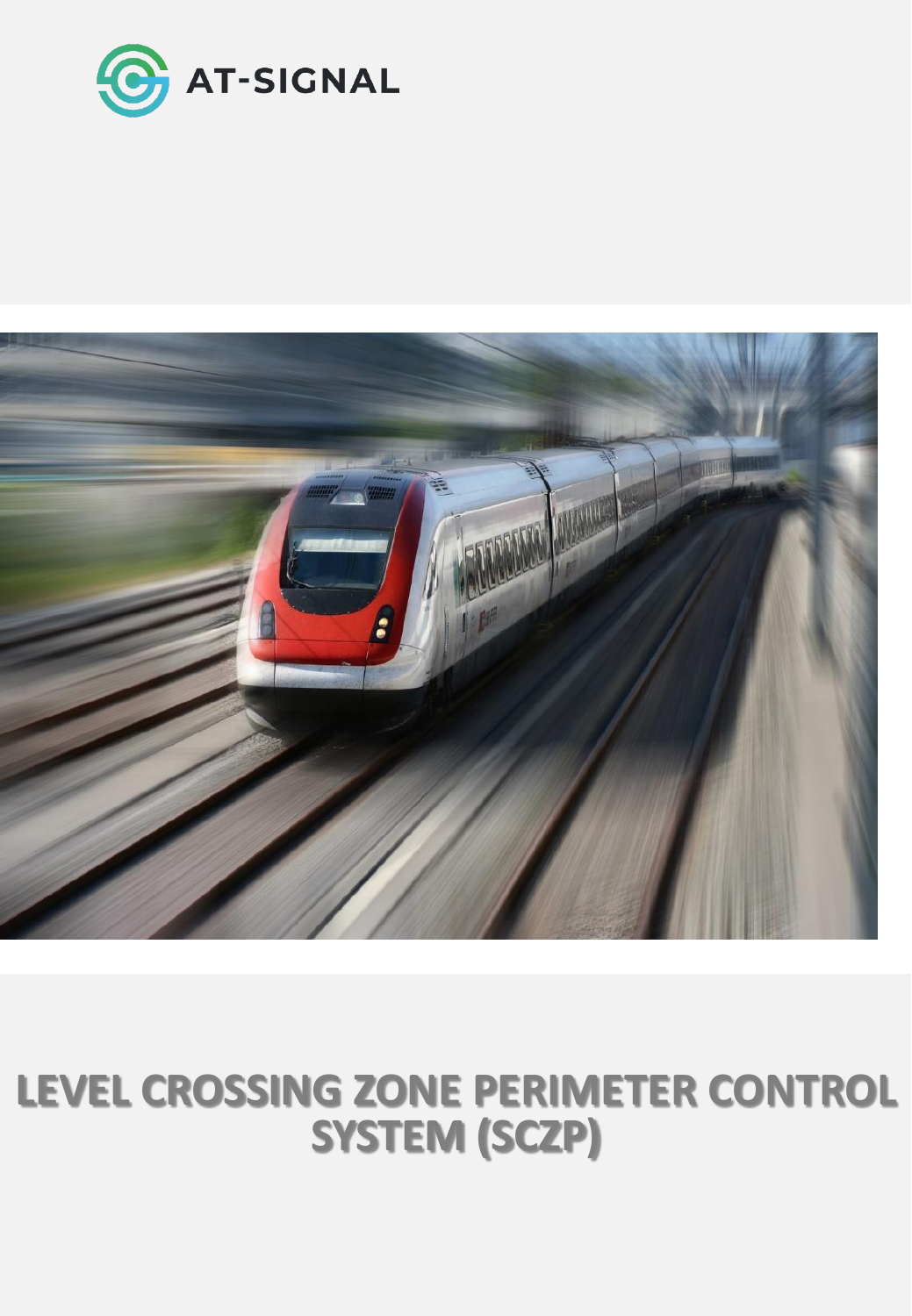



## **LEVEL CROSSING ZONE PERIMETER CONTROL SYSTEM (SCZP)**



The system of control zone of LX perimeter **(SCZP)** determine any object on the LX zone and give to the LX signaling system the status (occupied/free) by using the "Perimeter Protection" method.

System provides the following alarms:

- ALARM1 detection on the LX perimeter a person without movement
- ALARM2 detection on the LX perimeter a person movement
- ALARM3 detection on the LX perimeter the vehicle without movement
- ALARM4 detection on the LX perimeter the vehicle movement